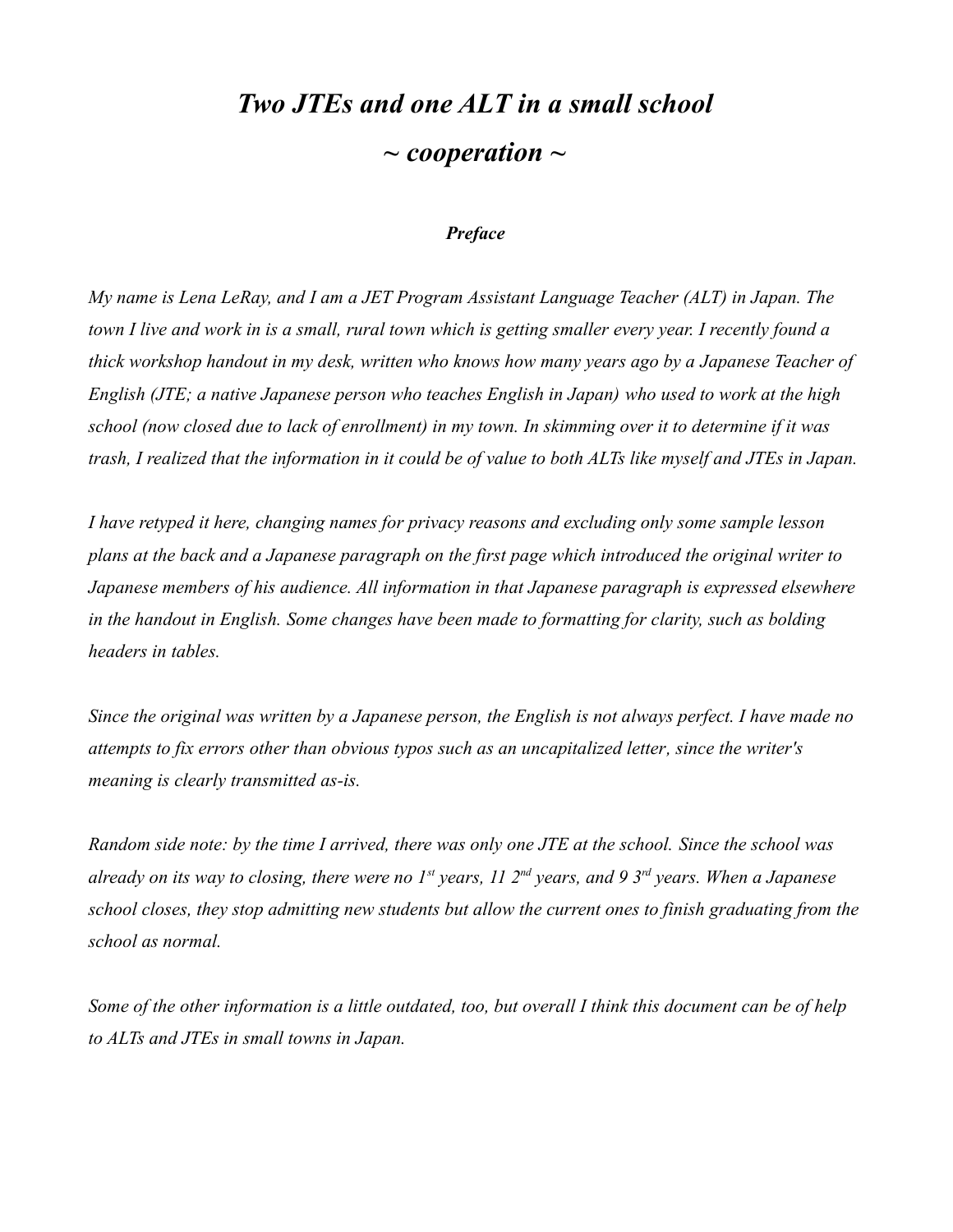# Two JTEs and one ALT in a small school

### $\sim$  cooperation  $\sim$

Ichiro Tanaka

Nakagawa Commercial High School

Our school, Nakagawa Commercial High School, is a very small school in a rural area. We have a number of problems like many other small schools, but we are lucky because we have two JTEs in spite of the small size of ours and we are also able to invite the ALT hired by Nakagawa town. Since we started the two JTEs system, we have been thinking about how best to make use of these merits and trying several activities, which would not have been able to without our cooperation.

In this report I divide our activities into two groups. One is the activities that aim to encourage students and the other is the activities that aim to encourage us. The former is often thought of when we think of English education, but the latter is sometimes paid little attention. Both of these are very important.

In this conference I would like to share our experiences with you and hope that our small step is of a little help at your schools.

The contents of this report are:

- 1. About our School
- 2. Activities to encourage students to study English
	- (a) Effective class for T-T [team-teaching] with JTE for our students
	- (b) Effective method for T-T with JTE
	- (c) JTEs' meeting
	- (d) Effective method for T-T with ALT
	- (e) Other activities (licensing test, speech contest)
- 3. Activities to encourage teachers to have better English classes
	- (a) Study Meeting with ALT
	- (b) Open class with JTE in the junior high in our town
	- (c) JTEs' meeting in English
	- (d) English class for elementary pupils
	- (e) Japanese lesson for ALT
- 4. Conclusion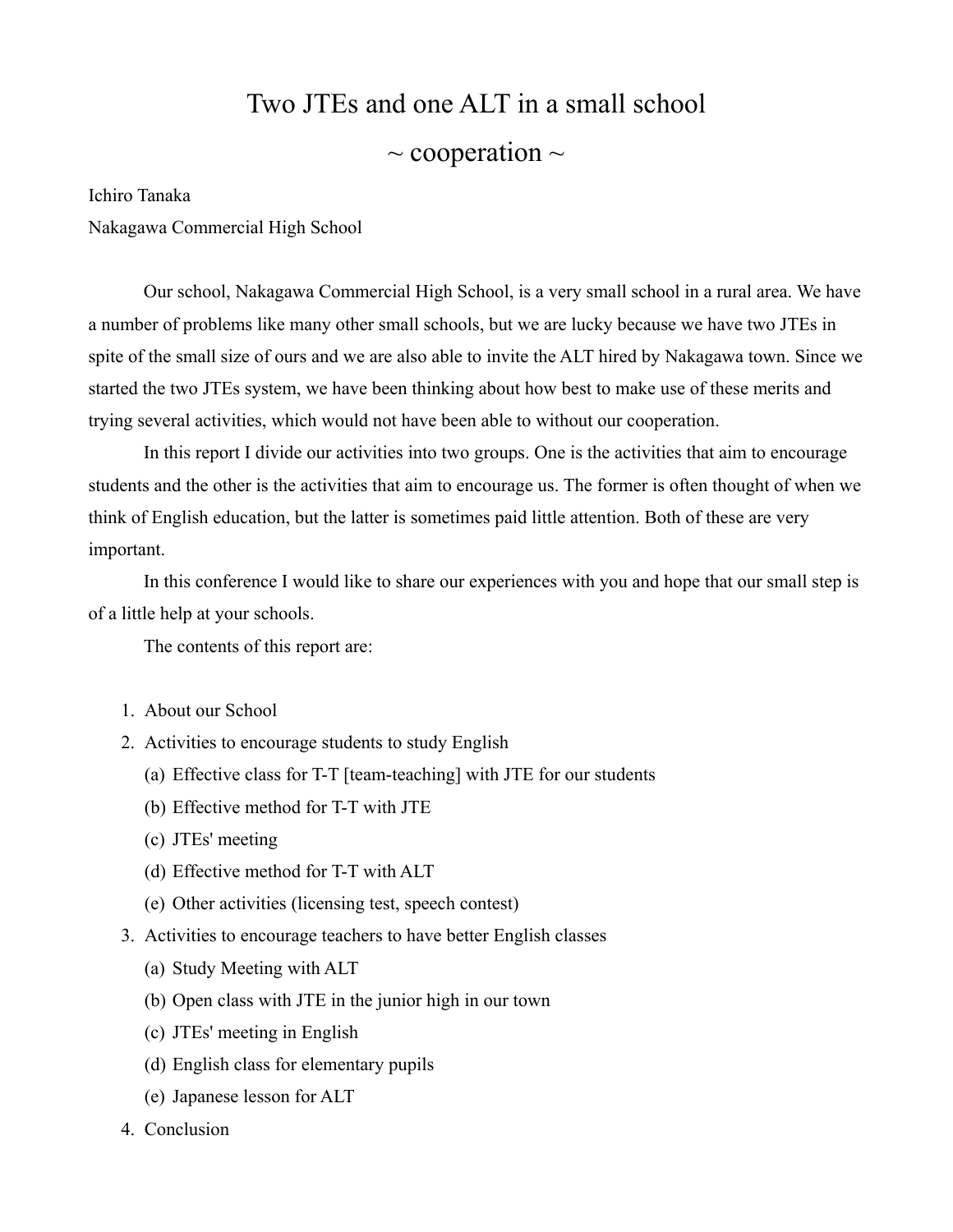#### Cooperation

Nakagawa Commercial High School Ichiro Tanaka

#### **1) About Our School**

Our town, Nakagawa, is situated between Wakkanai and Nayoro. It takes about 90 minutes by car to go to each town. Because of this geographical condition our school doesn't have any students who come from the cities. Unlike some local high schools with their dormitories, we don't have any students who come from big cities like Sapporo and Asahikawa. As Table 1 shows, most of the students come from our town and the towns next to ours, like Horonobe and Teshio.

The population in our town is decreasing year by year. During the time I have lived in Nakagawa 6 years, about 40-50 people have left the town each year. Therefore our school has a small number of students . Last year 18 students graduated from the junior high school here, only 6 of whom came to our school.

Because of the small number of students, the character of each grade is greatly influenced by each student. For example, in our school the atmosphere in the third grade is very calm, but the first grade is very noisy. We must think of a good applicable method for each grade. We cannot use the same method for next year's students.

Small schools like ours usually have at most one English teacher, but we have two. As Table 2 shows, we have many students who want to go into upper schools. In order to encourage students to study English, on more English teacher was added to our school 6 years ago. Since then we have been thinking how best to take advantage of two JTEs in our school.

| <b>Town</b> | $1st$ grade | $2nd$ grade | $3rd$ grade | <b>Total</b> |
|-------------|-------------|-------------|-------------|--------------|
| Nakagawa    | O           | l 6         | О           | 30           |
| Horonobe    |             |             |             | 14           |
| Teshio      | U           |             | υ           |              |
| Others      | U           |             |             |              |
| Total       | 13          | 22          |             | 48           |

Table 1 – Junior high schools which our students graduated from. (2002 school year)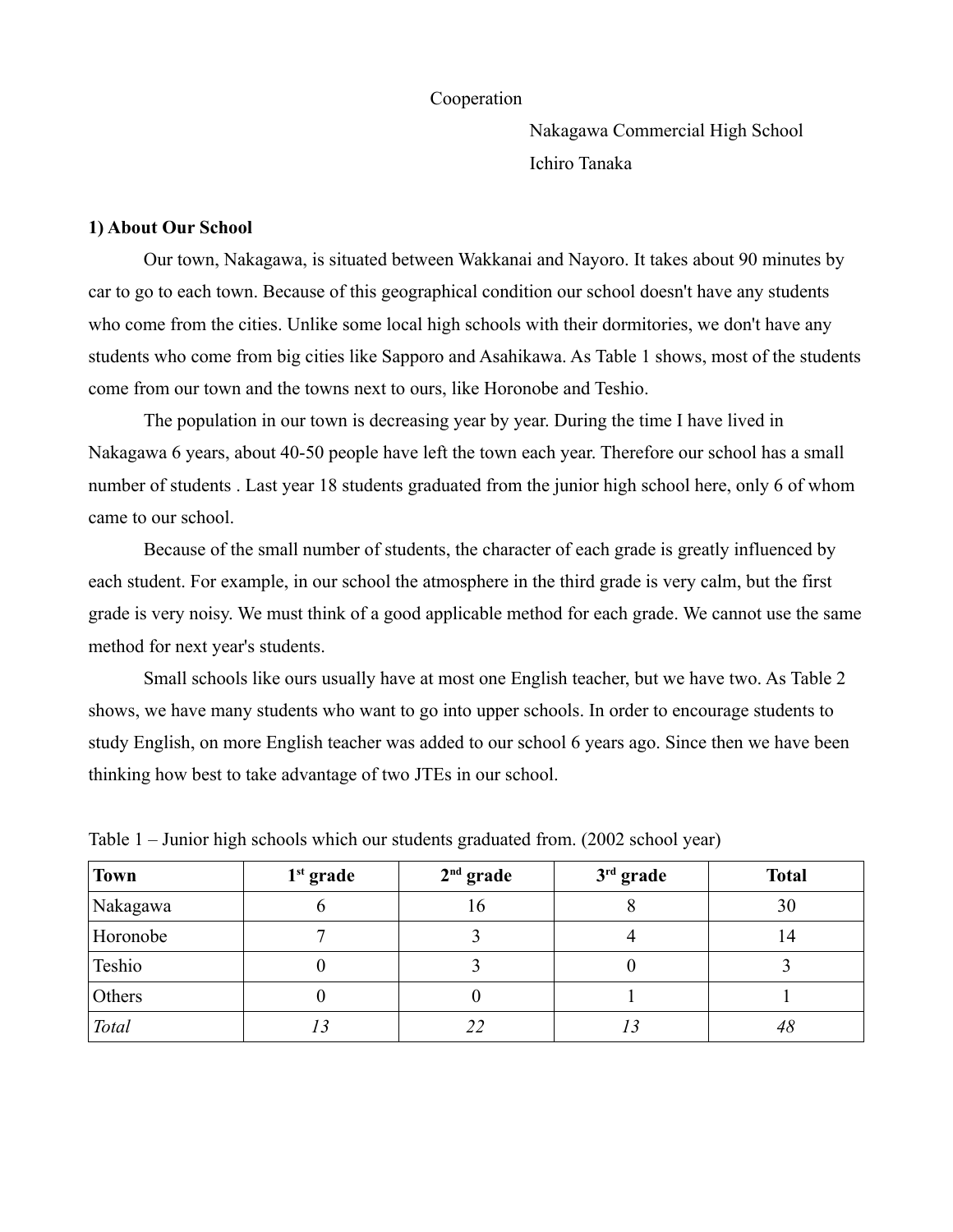| <b>University</b> | College             | <b>Techinical</b> | Job | <b>Total</b> |
|-------------------|---------------------|-------------------|-----|--------------|
| (4 years)         | $(2 \text{ years})$ | college           |     |              |
|                   |                     |                   |     | ر_           |

Table 2 – graduates' courses (2001 school year)

#### **2) Activities to encourage students to study English**

#### (a) Effective class for T-T with JTE for our students

Because of the small number of applicants for our school, any student can enter it even though they may get almost 0 percent in their entrance exams. We actually have some students who cannot understand the alphabet along with the students who achieved more than 60 percent in their entrance exams. We have to find a good method to teach them together. When I came here 6 years ago, we divided the class according to students' academic levels. This method is often used in T-T. There are some good aspects to this method, such as:

- 1. We can teach them according to their levels.
- 2. We can control the class more easily because of the small number of students.

But we came to realize the negative to this method.

- 1. Even though we divide the students, we find level differences among one group. For example, we had extremely low level students. Even in the class such students could not follow what was happening.
- 2. Less motivated students cannot be stimulated by the academically high level students.
- 3. We invite an ALT once a week. We think it very useful to teach international understanding. The students experience a lot that they wouldn't without meeting an ALT. For example, Horonobe town doesn't have an ALT. The students there have little experience of being taught by an ALT. Compared with students from Nakagawa who got used to being taught by an ALT during their junior high days, Horonobe students seemed to be nervous at first. If we divide the class, it is difficult to invite the ALT to both groups every week.

Thinking of both good and bad aspects, we decided not to divide the class. In order to use the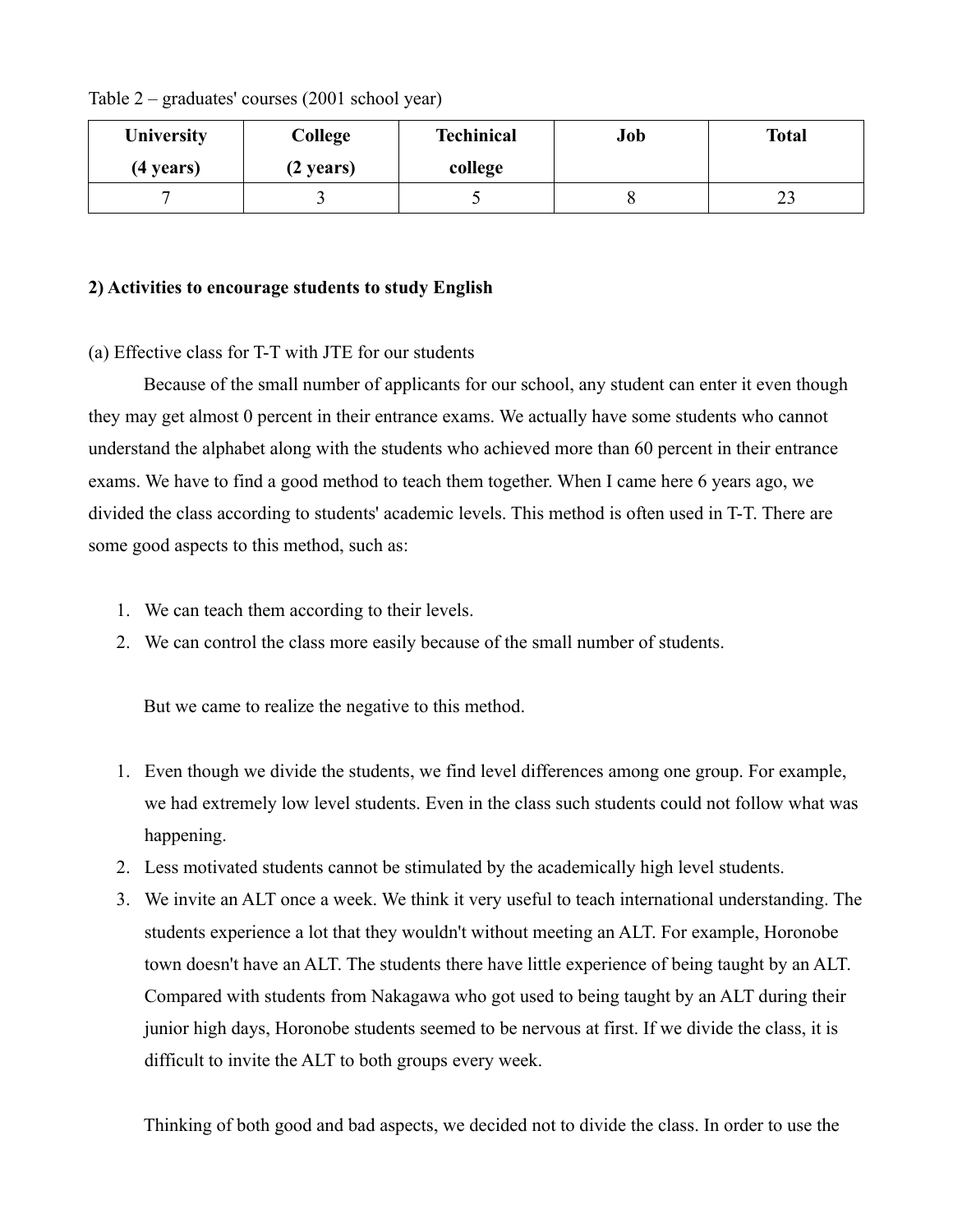good aspects we use some time to have the students work themselves during the class, so that two JTEs can approach each student.

After we had T-T in the same class, we found some benefits:

- 1. We can use English between JTEs in a short dialoge activity in our classroom like "Please read the story", "Would you bring the dictionary from the teachers' room" and so on. These conversations are good for students to increase their listening ability and encourage them to use English in the classroom.
- 2. We can use each teacher's talent in a class. Last year a teacher whom I worked with could play the guitar well. We had a music corner at the end of the classes in which we enjoyed singing som English songs.
- 3. Some students cannot perform basic classroom tasks like sitting still, taking notes, and listening to us. At the beginning of the classes we always instruct them to wear their uniform properly and take off their piercings and rings. Sometimes some of them get angry at us. On these occasions we can use the advantage of two teachers in the classroom. For example, when on teacher scold students, the classroom tends to be filled with bad atmosphere. In that situation, we cannot do activities like a game. But the other teacher can change the bad atmosphere with ease. In one class each teacher can do his/her roles depending on his/her abilities, which is very useful especially for a noisy class.
- 4. These days we can hear a lot about ADHA and LD. For the last two years we have had a few students who seemed to be ADHD or LD in our school. They cannot sit still let alone take notes and listen to the teacher. Sometimes they are out of control. It is good to use the advantage of two teachers in the classroom. One teacher can take the student to another room until he/she calms down.

#### (b) Effective method for T-T with JTE

When we started T-T, we decided to have an effective T-T. An ordinary method for T-T, which we chose, is to have a main teacher and a sub teacher. But we decided that both of us should be main teachers because if one of us takes a sub position, the other tends to feel less responsibility.

Easy to say but difficult to do. We came across a lot of problems. For example, when a student cause a trouble in a class, we must judge and guide the student on the spot. We have no time for discussion and the way we guide is different from person to person. We need a person to decide what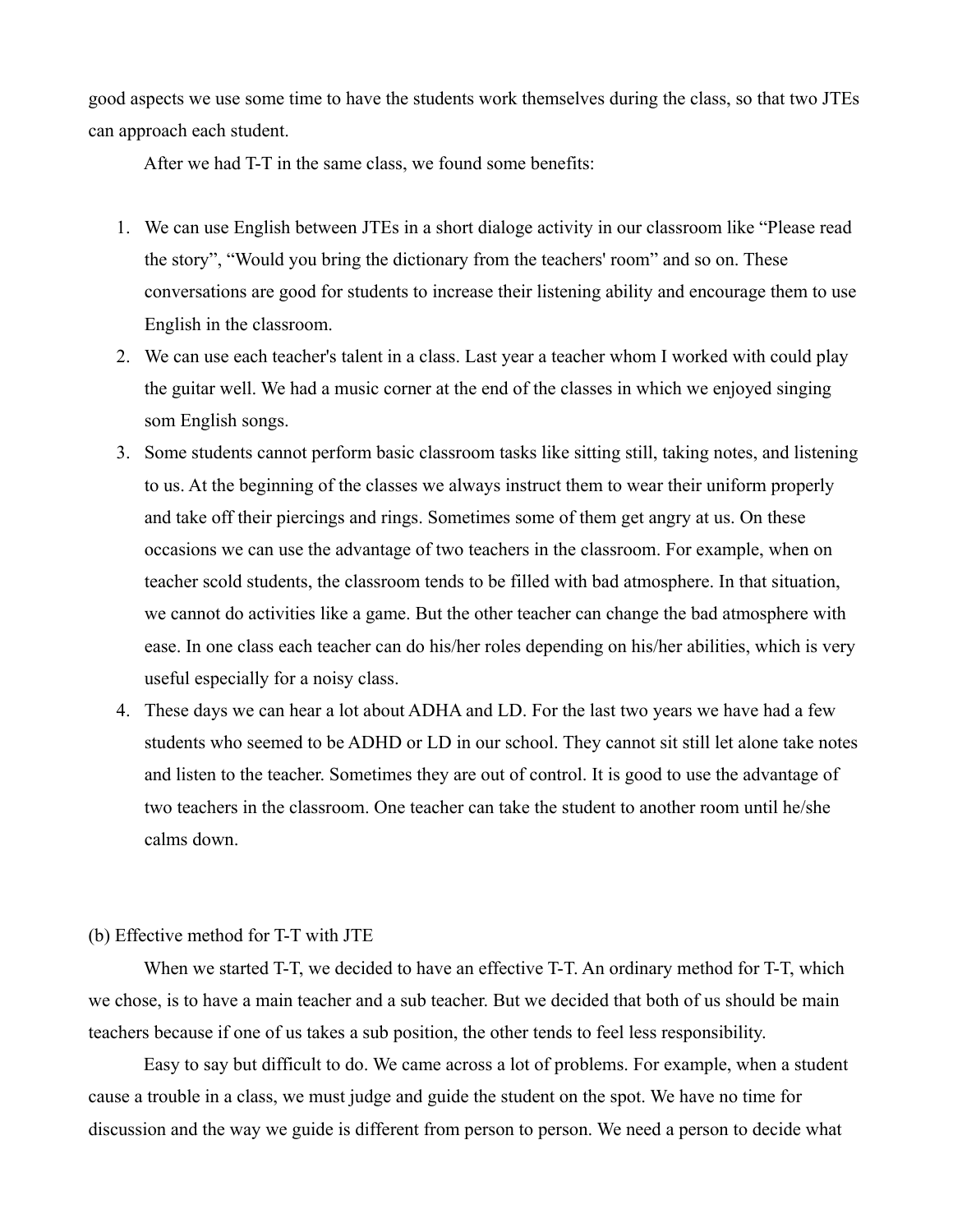we should do for the trouble. Even though we have a lesson plan beforehand, we sometimes have to change it according to the students' condition. Who judges it? As an old proverb says, "Too many cooks spoil the broth", we came to realize why many teachers take the main-sub method. After several trials we gave up pursuing our method. We decided to take the main-sub method as Table 3. But each of us took both main and sub position, so that we could understand the other position and counrage each other to improve our classes.

Even after we changed to this method we had a lot of problems. For example, when we thought about the teaching plan, we noticed that each teacher has a different view for English education. We thought of importance of discussion. We tried to have a regular meeting to talk about our method, about what we noticed in our classes and so on.

| Subjects     | Grade        | The number  | <b>Credits</b> | <b>Isao</b>     | <b>Ichiro</b>  |
|--------------|--------------|-------------|----------------|-----------------|----------------|
|              |              | of students |                | <b>Nakamura</b> | <b>Tanaka</b>  |
| English I    |              | 22          | 4              | $\circ$         | ⊚              |
| English II   |              | 13          |                | O               | O              |
| $\alpha$ l A |              | 23          |                | $\circ$         | ⊚              |
| Reading      | 3 (optional) | 14          |                |                 | $\circledcirc$ |
| Writing      | 3 (optional) |             |                | O               |                |

Table 3 0 English Subjects we teach (2001 school year)

◎ chief teacher ○ sub teacher

#### (c) JTEs' meeting

One of the purposes of English education is international understanding. I would say that for teachers who teach it, interpersonal understanding is a prerequisite. In order to achieve this goal we must have time and an atmosphere to talk about what we are thinking, planning and envisioning for our classes. When we think of teaching methods, we tend to be influenced by our educational or experimental backgrounds. I used to work at an academic school, and my co-worker at an academically low level school. Whenever we talked about a method, we came across the different views much influenced by our experiences. When we did not have time to talk, misunderstanding occurred and it became big problem. If we expect good T-T classes, we need the meetings where we can share our ideas. We now try to have one meeting a week even though both uf us are busy.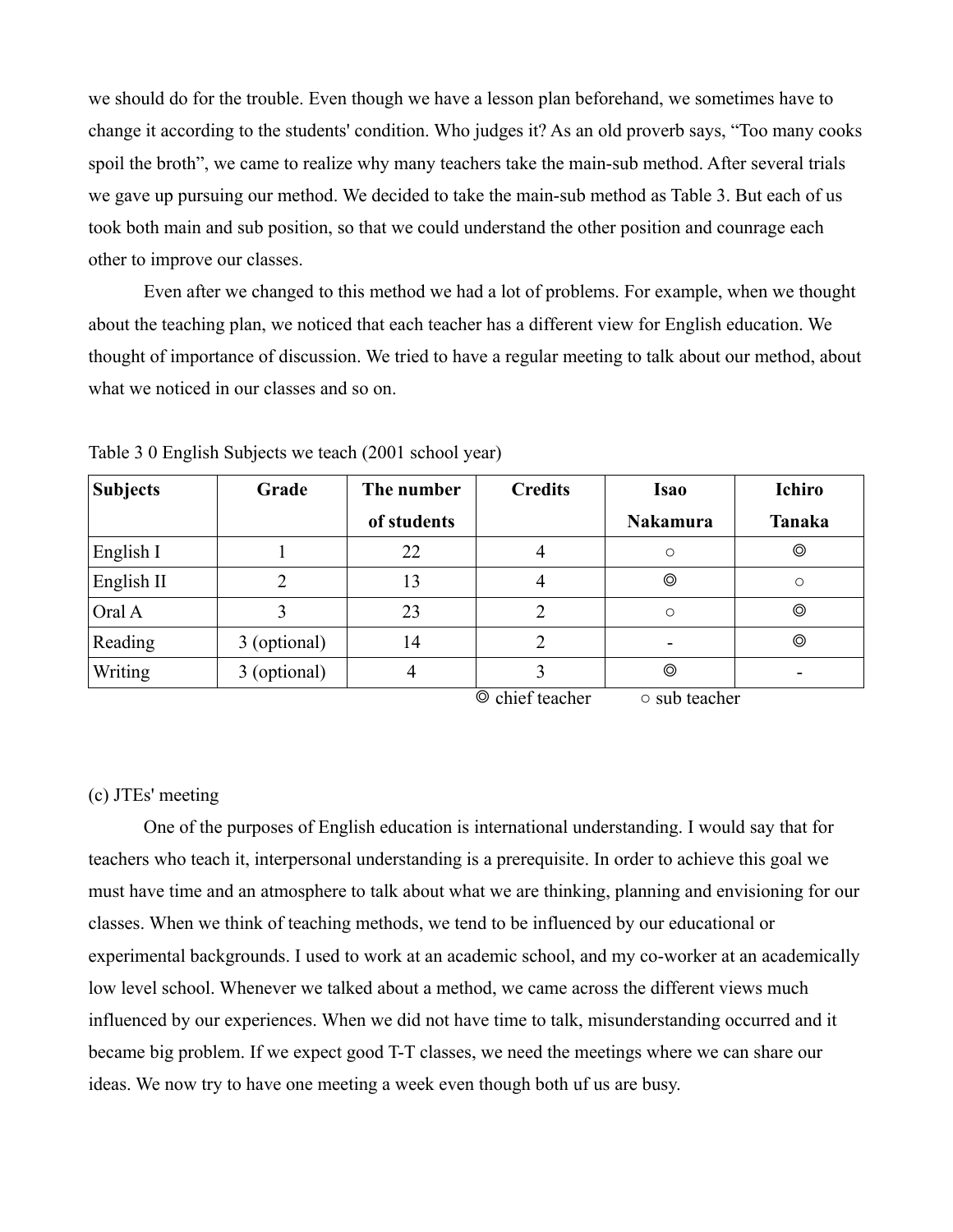(d) Effective method for T-T with ALT

Our town has an ALT. Even though our school is run by the Hokkaido government, we have a benefit of being able to invite the ALT in our town to our school once a week. When we invite the ALT to have T-T, we need a time to talk about it like T-T between JTEs. We always have discussion time before the lessons and reflection time after the lessons (Table 4). In the discussion time we talk about the lesson plans and other topics like the ALT's culture, which is good for our future lessons. And in the reflection time we always talk about what we did in the classes to have better classes next week. As between JTEs we have a lot of misunderstanding between the ALT and the JTE. We should tell the ALT what we want them to do in the classes and listen to what they want us to do.

Last August a new ALT came to Nakagawa. She comes to our school once a week. She is new and is not familiar with Japanese school system. We are the very people to tell her about it. For example, in our school we always ask students to take off their piercings before class. Most new ALTs don't have this kind of information. If we seek better T-Ts, we should have both discussion and reflection time to exchange our information and ideas.

| <b>Period</b>  | <b>ALT (Lisa Madden)</b>                | <b>JTE</b> (Tanaka) | <b>JTE</b> (Nakamura) |
|----------------|-----------------------------------------|---------------------|-----------------------|
|                | Discussion with Tanaka                  | Discussion          |                       |
| 2              | Discussion with Nakamura                |                     | Discussion            |
| 3              | $2nd$ grade class with                  |                     | $2nd$ grade class     |
|                | Nakamura                                |                     |                       |
| lunch          |                                         |                     |                       |
| $\overline{4}$ | Sudy meeting                            | Study meeting       | Study meeting         |
| 5              | 1 <sup>st</sup> grade class with Tanaka | $1st$ grade class   |                       |
| 6              | Reflection                              | Reflection          | Reflection            |

Table 4 – Time Table when we invite ALT

Our school is a Hokkaido prefectural high school. We can also invite an ALT stationed at the board of education in Asahikawa. We always make use of this opportunity. We invite this ALT twice a year to get some stimulation and information from them. We usually have two T-T classes, with the other JTE and ALT observing. After the classes we have a conference in English, in which we talk about what we noticed while observing the classes and exchange our opinions (Table 5). We receive some information about other schools from the ALT from Asahikawa because they visit many schools in this district. Especially when one ALT is new it is good for them to get a lot of information based on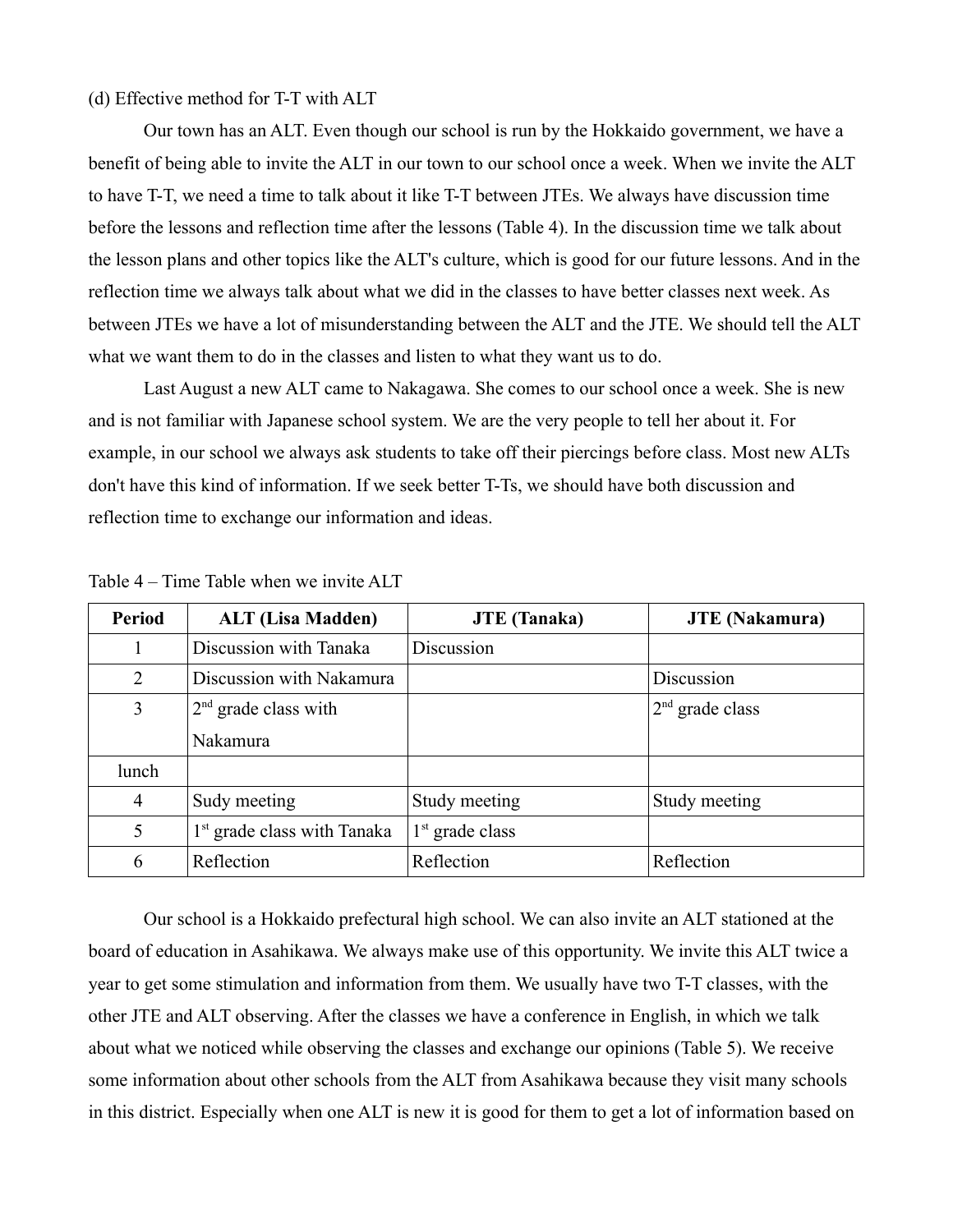an elder ALT's experiences.

This year we invited an ALT with "shidou shuji", his supervisor, at the board of education in Asahikawa and had open classes and a conference all in English. This was a very good time both for JTEs and ALTs because the supervisor gave us a lot of good suggestions and information.

| <b>Period</b>  | <b>ALT</b> (in Asahikawa)              | <b>JTE</b> (Tanaka) | <b>ALT</b> (in Nakagawa)     | <b>JTE</b> (Nakamura) |  |
|----------------|----------------------------------------|---------------------|------------------------------|-----------------------|--|
|                | Discussion with<br>Discussion with ALT |                     | Discussion with              | Discussion with ALT   |  |
|                | Tanaka                                 | (Asahikawa)         | Nakamura                     | (Nakagawa)            |  |
| $\overline{2}$ | $1st$ grade class                      |                     | Observation                  |                       |  |
| 3              | Observation                            |                     | $2nd$ grade class            |                       |  |
| Lunch          |                                        |                     |                              |                       |  |
| $\overline{4}$ | Conference (for $1st$ grade)           |                     |                              |                       |  |
|                |                                        |                     | Conference (for $2nd$ grade) |                       |  |
| 6              |                                        |                     |                              |                       |  |

Table 5 – Time Table for when we invite ALT in Asahikawa and ALT in our town

#### (e) Other activities

#### i. Licencing Test

Since our school is a commercial high school, our students have one more opportunity to take licensing tests, All Commercial High School English Test as well as three STEP tests in a year. Because of a small size of our school, the number of the students who take the tests is also very small (Table 6). Sometimes we have only one student for a STEP test. On this occasion we have to pay the corresponding charge ourselves. We always have a number of students for the All Commercial High School English Test and we can get some money from our supervisory service. We pool it for the corresponding charge for the STEP tests.

We share the responsibility of the three STEP tests with a junior high school English teacher in this town. This year we have two tests in our school and one in the junior high school. We think it is good for students to be motivated to study English by them. When the test day approaches, we usually have extra classes for the tests after school. Some students attend to study hard.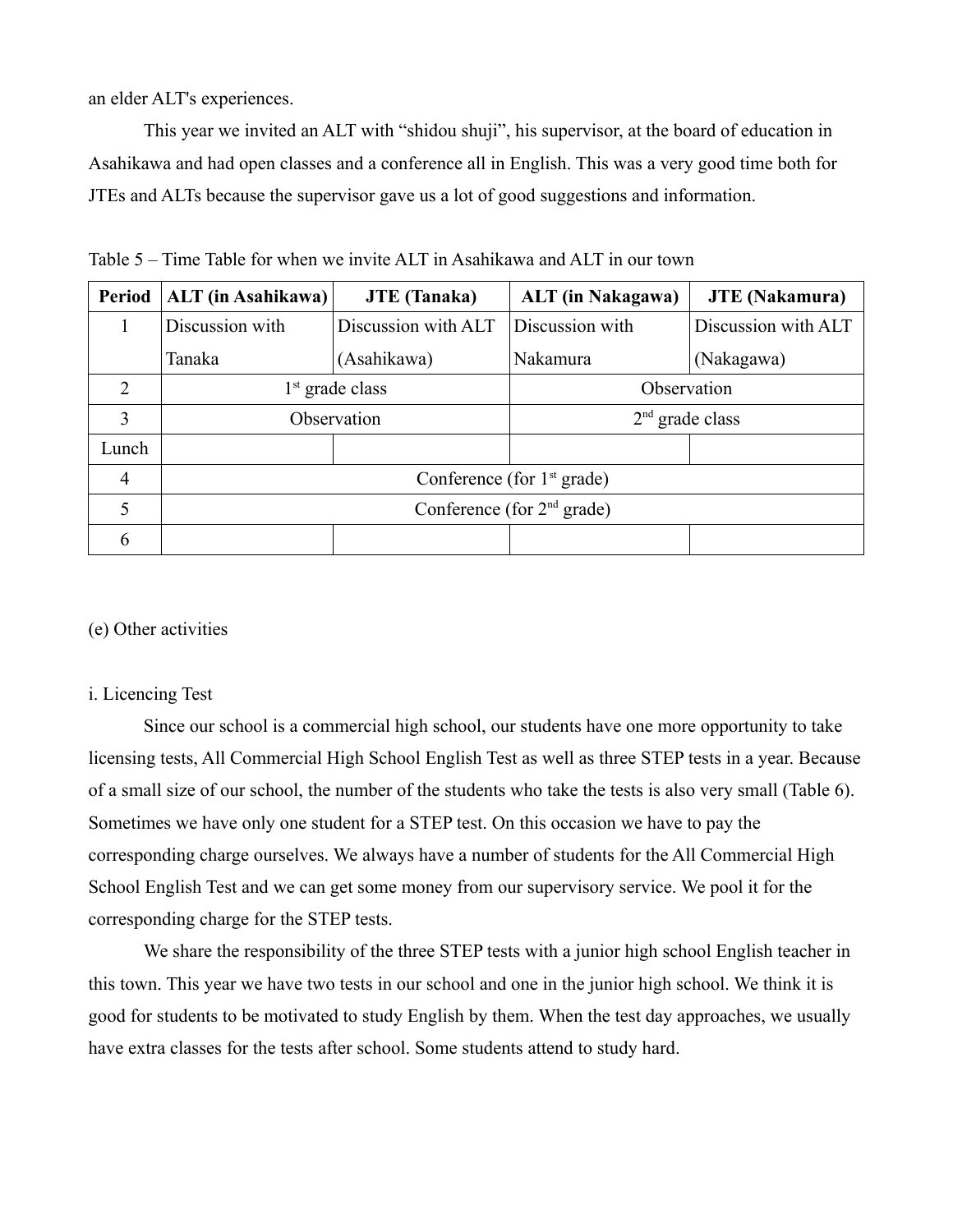|                        | 1 st | 2 <sup>nd</sup> | Pre 2 <sup>nd</sup> | 2rd  | 4 <sup>th</sup> |
|------------------------|------|-----------------|---------------------|------|-----------------|
| $STEP$ (Jun.)          |      |                 | (0)                 |      |                 |
| ACH(Sep.)              |      | 9(7)            |                     | 5(2) |                 |
| $ \text{STEP (Sep.)} $ |      |                 | (0)                 |      |                 |
| $ \text{STEP (Jan.)} $ |      |                 |                     |      |                 |

Table 6 – the number of students who took licensing tests (2002 school year)

Bracketed is the number of students who passed the tests.

#### ii. Speech contest

We have two speech contests during the year. One is held by all Hokkaido Senior High School Speech Contest and the other is a speech contest for All Commercial High Schools. The latter is always held in Sapporo. Our school is very small and doesn't have enough money to send students to a distant place. We always attend the former contest because it is held in Asahikawa near our town. But we don't have enough money to send students away including a night hotel charge. We always ask the school in charge of the contest to put our student in the afternoon order. With the help of the school we can attend the contest (Table 7).

It is said that it takes a lot of time to train a student for the contest and that if we have such time, we would like to use it for more students. In a sense it is true, but we want to use this opportunity to encourage our students to be interested in learning English. We can share the responsibility with the ALT in this town because she is also interested in training the student.

When the contest approaches we have rehearsals in our English classes and after school we ask our colleagues to listen to students' speeches so that they get used to making speeches in front of crowds. And for the students in a small school, it is precious experience to join a big event with many students from many other schools. When we get a prize, students in this rural school have confidence to achieve something among big schools in urban areas.

| School year | <b>Name</b>      | Grade | <b>Title</b>          |
|-------------|------------------|-------|-----------------------|
| 2000        | Michiko Watanabe |       | A Lifelong Friendship |
| 2001        | Yuichi Yoshino   |       | <b>Bullying</b>       |
| 2002        | Junki Ueno       |       | Voyage                |

Table 7 – The names and the titles of speech contest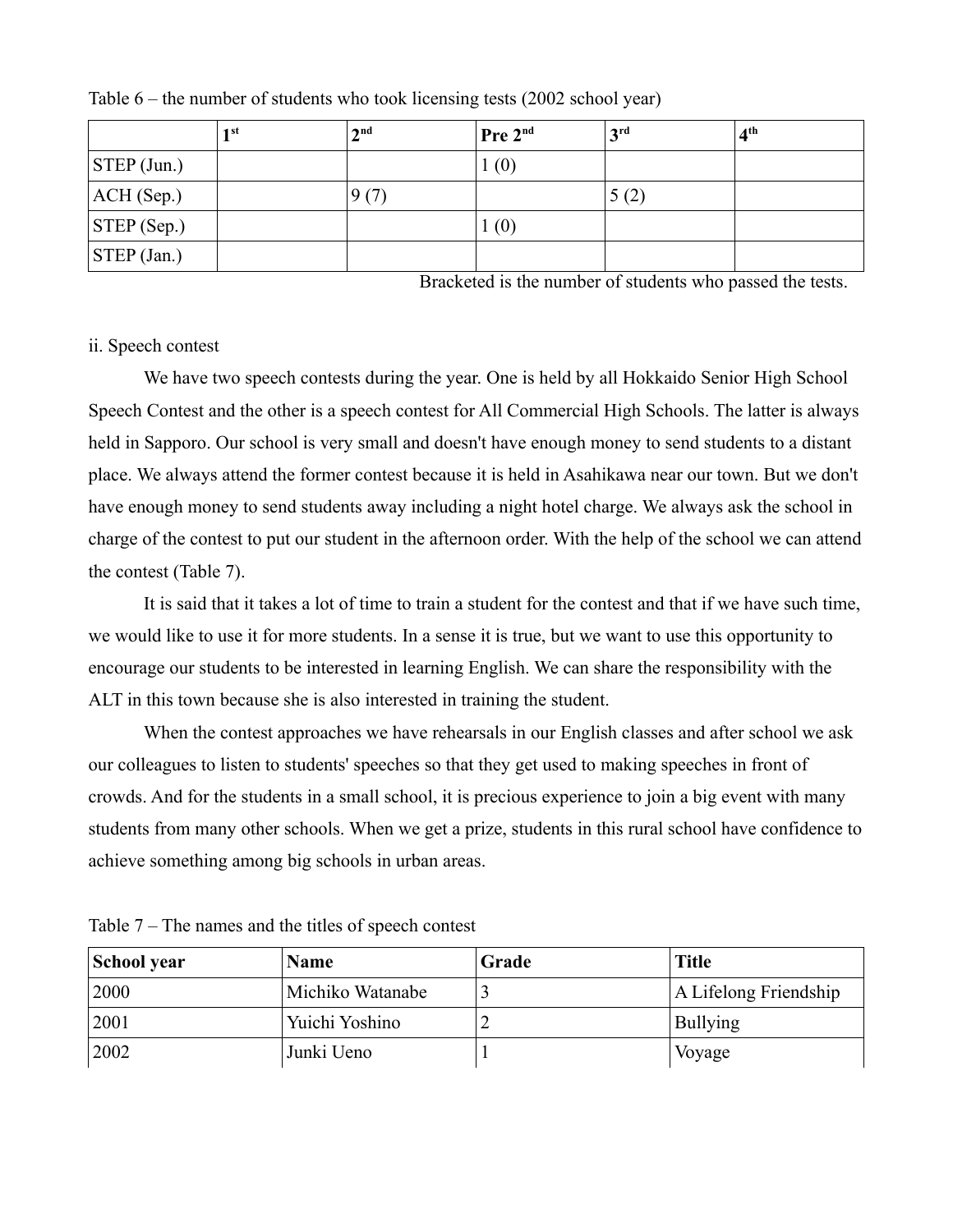#### **3) Activities to encourage teachers to have better classes**

#### (a) Study Meeting with ALT

We have a study meeting with the ALT when she comes to our school once a week. At first we used a text book like ESL, which took some time to prepare for the meeting. These days we use interesting topics of our own creation. We decide the person to prepare for a topic and talk about it for 50 minutes in English It is very useful to understand each others' way of thinking and practice English (Table 8).

Teachers have many tasks in school besides teaching English and can hardly find time to have such meetings. But once we set apart a period for the meeting, we try to find a time. This time is very good because it brings an academic atmosphere among us, which is good for us who are often busy guiding less motivated students. In urban areas I hear that English teachers go to conversation school to brush up their English with their own money. We don't have to. Through the study meeting we can brush up our English as well as our way of thinking.

| Date  | Person in charge    | <b>Contents</b>                                                                 |
|-------|---------------------|---------------------------------------------------------------------------------|
| 10/1  | <b>JTE Nakamura</b> | <b>About Education</b><br>"Why are today's students sensitive to their profit?" |
| 10/8  | ALT Lisa Madden     | Poem (This is Just to Say)<br>by William Carlos Williams                        |
| 10/22 | <b>JTE</b> Tanaka   | Bible story<br>Martha and Mary                                                  |

Table 8 – Study Meeting

(b) Open class with a JTE in the junior high in our town

Our town has one junior high school with one JTE, which means there are three JTEs in our town. Compulsory schools have "han kenshuu", group study meetings, in which teachers can belong to their favorite groups to study together. Even though we are high school teachers, we belong to the meeting. *[Lena's note: education is compulsory through the end of junior high school in Japan.]*

In the English group meetings three JTEs in this town usually have three open classes and conferences after the classes in a year (Table 9). In the open classes we can learn how to have better classes, and in the conferences we exchange information each other and can get a lot of good information about junior high school students. This is very useful because many of them will be our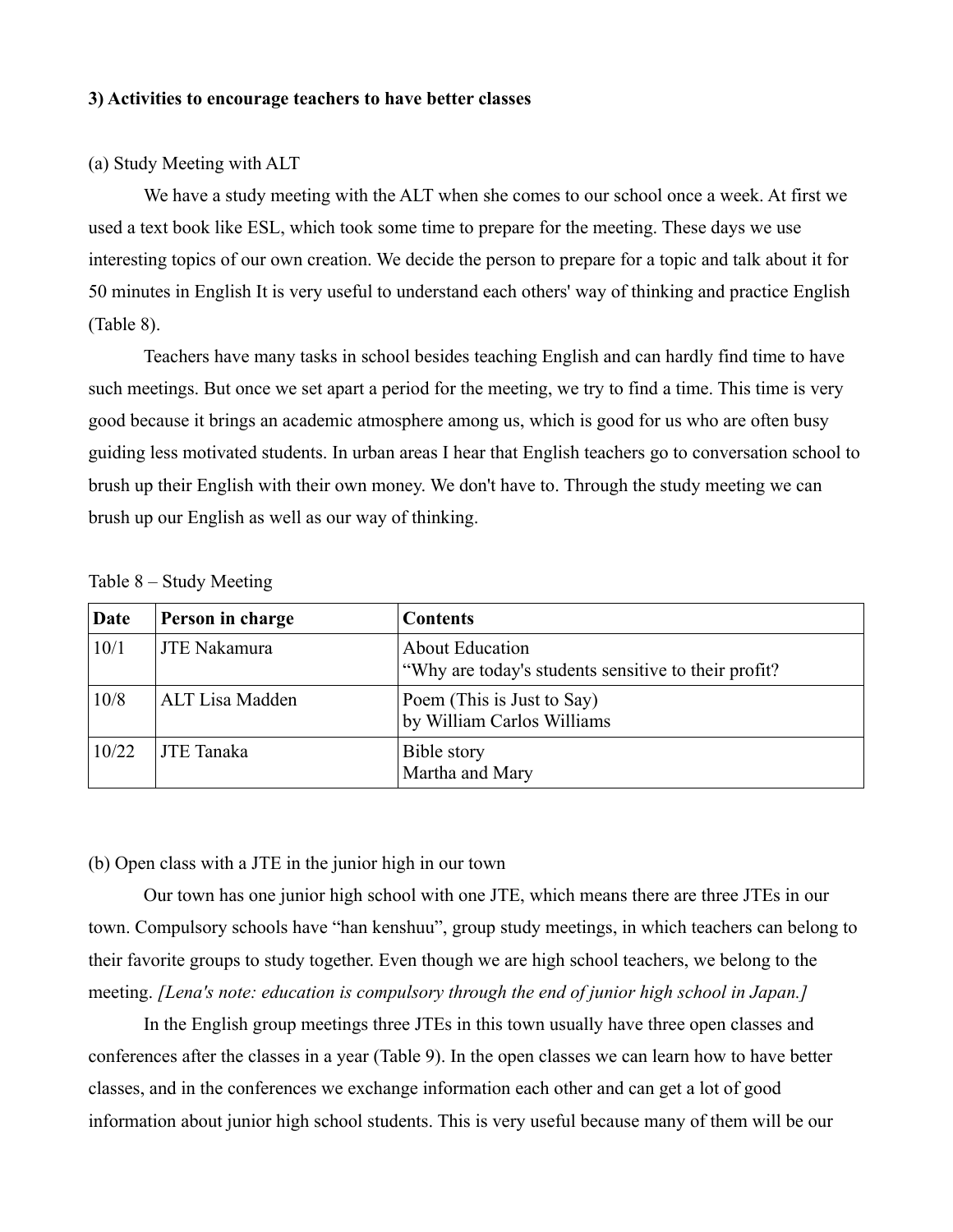students in a few years. In order to have open classes we have to prepare for them, which is good for us to reflect what we are doing now and gives us stimulation to have better classes.

In a rural area like ours we need such incentives because we have less opportunities to be stimulated than teachers in urban areas. Especially if the teachers are new and lack experience, this kind of cooperation is one of the most effective and useful methods.

| Date  | Teacher(s)                                        | <b>Class</b>                                         |
|-------|---------------------------------------------------|------------------------------------------------------|
| 7/15  | Yuri Iida                                         | Nakagawa Junior High School<br>$1st$ grade           |
| 8/22  | Ichiro Tanaka<br>Isao Nakamura                    | Nakagawa Commercial High School<br>$1st$ grade (T-T) |
| 11/14 | Ichiro Tanaka<br>Michael Spitz (ALT in Asahikawa) | Nakagawa Commercial High School<br>$1st$ grade (T-T) |
|       | Isao Nakamura<br>Lisa Madden (ALT in Nakagawa)    | Nakagawa Commercial High School<br>$1st$ grade (T-T) |

Table 9 – Open Classes

#### (c) JTEs' meeting in English

We have two English teachers in spite of our school's small size. As I mentioned before, when we work together we should talk a lot to share our ideas and visions. By sharing them we can produce new activities. Many activities we are doing were hit on during these meetings. We try to have one English teachers' meeting a week even though both of us are busy doing other school work.

From last spring on we have had them in English. We are English teachers. We need to brush up our English. But, sad to say, we can hardly find time to polish our English. I think English teachers' meeting is the best chance to achieve the goal because both of us are curious to study English. When we invite an ALT, it is easier to use English, but among JTEs it is very hard. Why? We don't get used to using it among the Japanese. As English teachers, we always ask our students to use English as often as possible. If we don't follow our own advice, it is nonsene to ask our students such things. We have had the meetings for more than half a year. These day this activity makes us speak English with less hesitation among Japanese English teachers.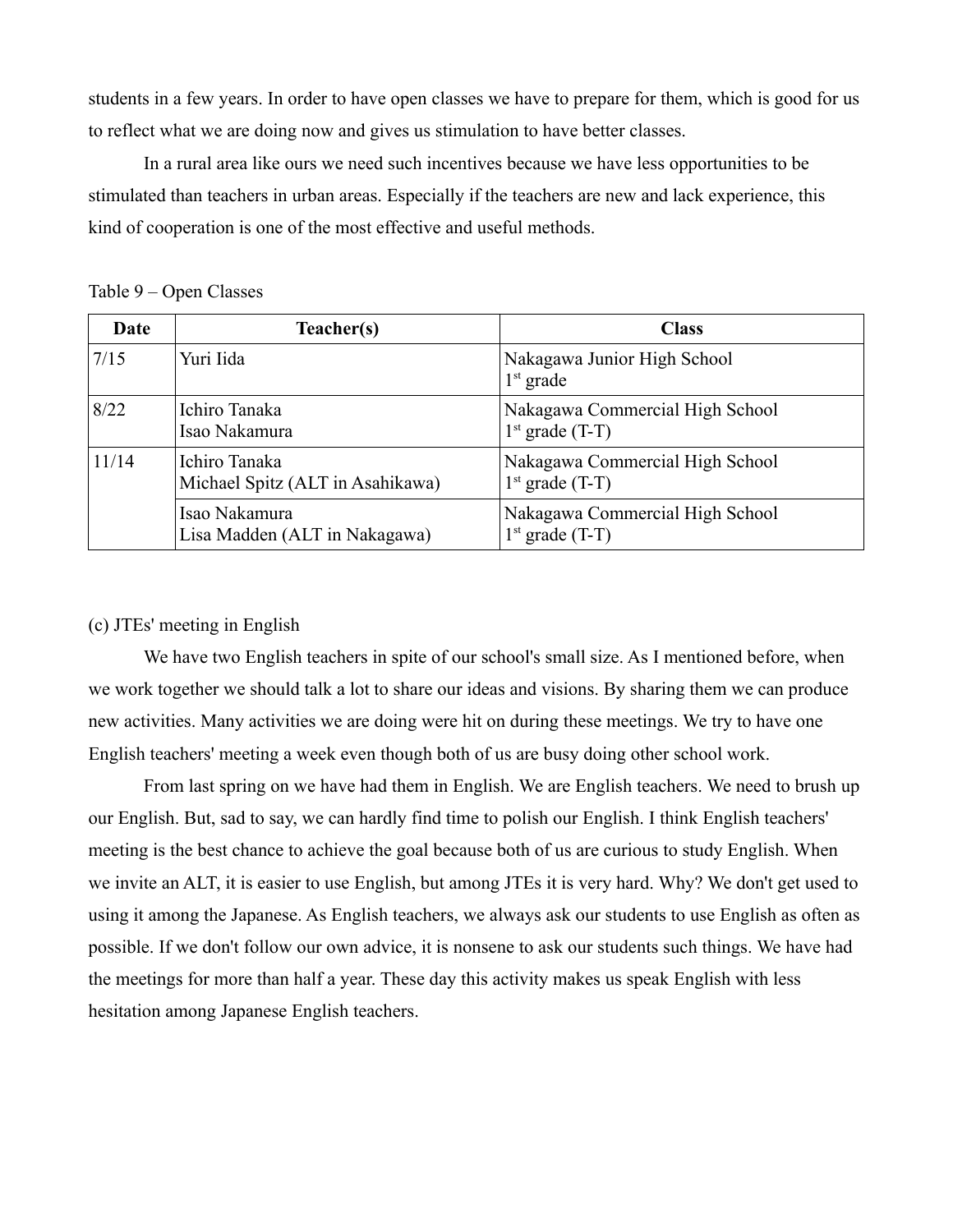#### (d) English Class for elementary pupils in our town

Because our town is very small, there is no facility to teach English to elementary pupils to prepare them for study in junior high. We decided to have English classes for elementary pupils with the ALT in our town. There are twenty  $6<sup>th</sup>$  graders in our town, 18 of whom joined the class. We focus on preparation for their study in junior high, especially oral activity.

I hear that when  $6<sup>th</sup>$  graders graduate from elementary school, English is the very subject they want to study. But, sad to say, within less than a year, many of them lose their interest in English. Many of them come to our school without basic knowledge of English. We hope our lessons give them a little help to retain interest in English. We think what we are doing now will bear some fruit in years to come when some of them enter our school. As high school teachers, we don't usually have experience to teach English to beginners. This work is exciting and brings new discoveries, which can be used in our daily classes, too. Two years ago we had a conversation class for adults and only 6 students joined the class. In our town elementary pupils have more need to study English.

#### (e) Japanese lesson for ALT

The former ALT was interested in learning Japanese. (She left Japan for her country, Britain, last July.) Because of the size of my town she had difficulty in finding a Japanese teacher to teach her. After she understood basic knowledge of Japanese grammar, I taught her Japanese once a week in my school from 17:10-18:00. While teaching her, I learned a lot about some difficulties in learning foreign language. This is very helpful for us in teaching a foreign language. I often shared the experiences with my students, which was very useful and good for students.

#### **4) Conclusion**

These days as educators, we are surrounded by a lot of difficult problems. In our school we have some students who are always restless in class. We set up a special committee to think of how to deal the problem. The day is over when only a homeroom teacher has to deal with the problem alone. We have to be cooperative. Can't we say the same about English education? As English teachers, we have many challenges to teach English and international understanding to our students. They are living in the world they cannot help but cooperate with the people all over the world. I think we should be good models for our students before we teach them the importance of cooperation with foreign countries.